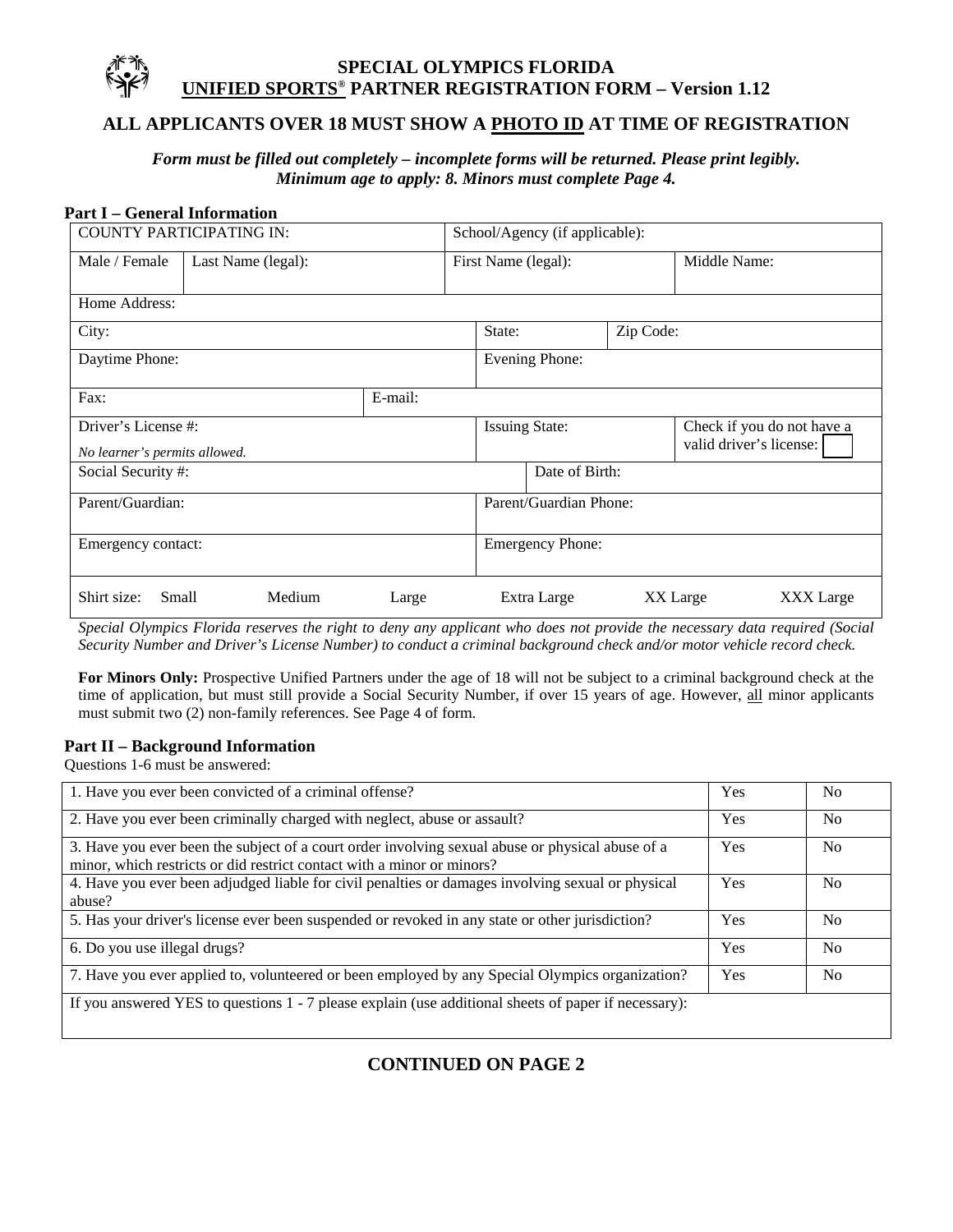### **PAGE 2**

### **SPECIAL OLYMPICS RELEASE AND WAIVER OF LIABILITY, ACCEPTANCE OF TERMS**

In consideration of participating in Special Olympics Unified Sports®, I represent that I understand the nature of the event and that I (and/or my minor child) am (is) qualified, in good health, and in proper physical condition to participate in Unified Sports® events. I fully understand the event involves risks of serious bodily injury which may be caused by my own actions or inactions, by the actions of others participating in the event, or by conditions in which the event takes place. I fully accept and assume all such risks and all responsibility for losses, costs, and/or damages I (and/or my minor child) may incur as a result of my (and/or my minor child's) participation. I acknowledge that at any time that if I (we) feel that the event conditions are unsafe, I (and/or my minor child) will discontinue participation immediately.

If during my participation in Special Olympics activities I should need emergency medical treatment and I (and/or my minor child) am (are/is) not able to give consent for or make arrangements for that treatment because of my (and/or my minor child's) injuries, I authorize Special Olympics to take whatever measures are necessary to protect my health and well-being, including, if necessary, hospitalization.

I (and/or my minor child) release, indemnify, covenant not to sue, and hold harmless Special Olympics, its administrators, directors, agents, officers, volunteers, employees and other Unified Sports® participants, and sponsors, advertisers, and if applicable, any owners and lessors of premises on which the activity takes place from all liability, any losses, claims (other than that of the medical accident benefit), demands, costs, or damages that I (and/or my minor child) may incur as a result of participation in Unified Sports® events and/or criminal background check and further agree that if, despite this 'Release and Waiver of Liability, Assumption of Risk, and Indemnity Agreement,' I, or anyone on my behalf, makes a claim against any of the Releases, I will indemnify, save, and hold harmless each of the Releases from any litigation expenses, attorney fees, loss, liability, damage or cost which may incur as a result of such claim.

I certify that the information provided is true and complete to the best of my knowledge. I have not withheld any information that could affect my application unfavorably, if included. I understand that Special Olympics Florida may refuse to allow me to participate if I provided any incorrect information or omission.

The relationship between Special Olympics and volunteers is an "at will" arrangement, and I understand that my participation can be modified or terminated with or without notice or cause, at any time, at the option of Special Olympics Florida or at my option and that Special Olympics Florida may, in its sole discretion, decline to accept my application for participation with or without cause.

I grant Special Olympics Florida and Special Olympics, Inc. permission to use my likeness, voice, and words in or on television, radio, print, film, and on Special Olympics Florida and Special Olympics, Inc.'s Website(s), or in any other form, format, or media, to promote Special Olympics and its mission and to raise funds for Special Olympics.

The information that I have provided may be verified, and I give ongoing permission to Special Olympics Florida to make periodic inquiry of others, including, but not limited to, a criminal background check to determine my suitability to act as a Special Olympics volunteer, per Special Olympics' Volunteer Screening Policy. If a Minor: I understand that upon turning 18 years of age, I will be subject to a criminal background check (and any subsequent screenings thereafter) per Special Olympics' Volunteer Screening Policy.

I understand that I have the right to be trained and should receive instruction prior to participating. I will abide by all Special Olympics/Florida General and Sports rules and policies.

I understand that in the course of volunteering for Special Olympics, I may be privy to confidential/personal information (including, but not limited to, email addresses, phone numbers and contact information of athletes, parents and other volunteers) and I agree to keep said information in the strictest confidence. Furthermore, I will not use such information for purposes other than legitimate Special Olympics activities, nor will I use such information for or to the detriment of the individual or Special Olympics.

### **CONTINUED ON PAGE 3**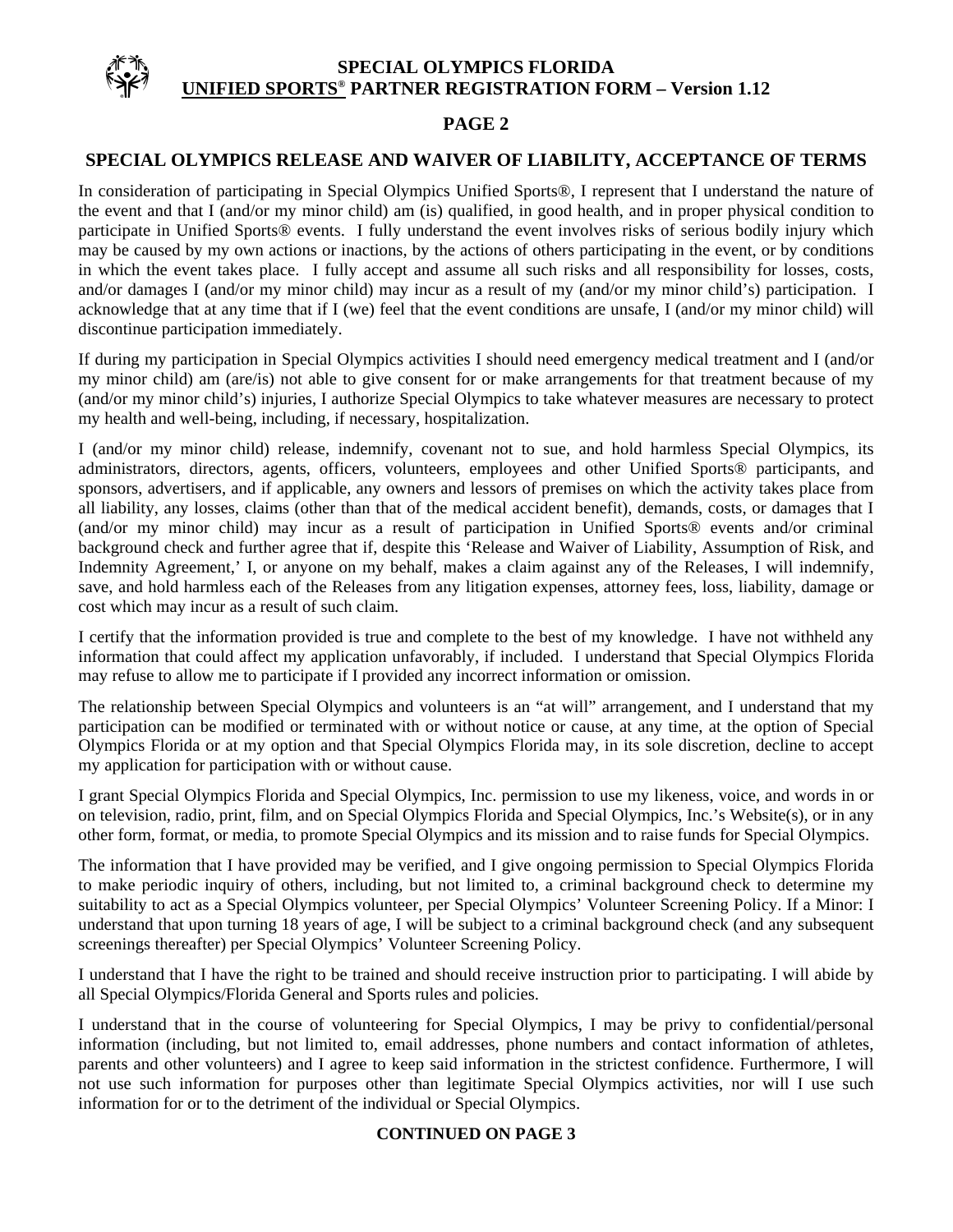

### **PAGE 3**

I understand that as a Unified Partner 15 years of age or older, I cannot commence my participation until I have successfully completed the Special Olympics' Protective Behaviors training (found on-line at [www.specialolympics.org/protectivebehaviors](http://www.specialolympics.org/protectivebehaviors)). I acknowledge that if I am under 15 years of age, I am not required to take the training, but may, if I so choose and I understand that a parent or guardian should be present while I take

said training. I understand that I must take the Protective Behaviors training upon reaching 15 years of age.

### **CODE OF CONDUCT**

- I will respect the rights, dignity and worth of athletes, coaches, other volunteers, friends and spectators in Special Olympics.
- I will treat everyone equally regardless of sex, ethnic origin, religion or ability.
- I will dress and act at all times in a manner which will be appropriate to my assigned responsibilities and a credit to myself, the athletes and Special Olympics Florida.
- I will display control, respect, dignity and professionalism to all involved including athletes, coaches, opponents, officials, administrators, parents, spectators and media. Profanity and taunting are subject to immediate ejection.
- I will provide for the general welfare, health, and safety of any Special Olympics Florida athlete(s) in my charge during the course of my assigned duties.
- I will respect the property of hotels, dormitories, schools, athletic, recreational and dining facilities.
- I will report any emergencies to the appropriate authorities after first taking immediate action to ensure the health and safety of the participants.
- I will not take part in the consumption of alcoholic beverages and/or controlled substances during any Special Olympics training or competition. Nor will I take part in smoking or chewing tobacco at any Special Olympics training or competition site except in designated areas.
- I will not engage in any type of inappropriate behavior, sexual activity, and/or verbal or physical abuse with Special Olympics athletes, staff, officials or other volunteers.
- I will abide by the Special Olympics policy on the prohibition of dating athletes.
- I will practice good sportsmanship. I will train regularly and obey by all laws and Special Olympics' General Rules, Sports Rules and my Sports' National Governing Body Rules. I will always try my best during training, divisioning and competitions. I will not "hold back" in preliminaries in order to advance to an easier final heat.

The Code of Conduct is designed to assist each Unified Partner in abiding by the philosophy of SOFL and its mission. Any Unified Partner who does not follow this Code of Conduct can be prohibited from participation in Special Olympics. By signing this form and showing my photo identification I acknowledge that I have read the Code of Conduct and all releases and notifications and agree to adhere to said terms.

#### **Unified Partner's Signature:** \_\_\_\_\_\_\_\_\_\_\_\_\_\_\_\_\_\_\_\_\_\_\_\_\_\_\_\_\_\_\_\_\_\_\_\_\_\_\_\_\_\_\_\_\_ **Date:** \_\_\_\_\_\_\_\_\_\_\_\_\_\_\_

**Signature of Parent or Guardian if Partner is a Minor – Under 18** (form has been explained to minor by parent/guardian)**:** 

Date:

**Print Full Name of Parent/Guardian:** \_\_\_\_\_\_\_\_\_\_\_\_\_\_\_\_\_\_\_\_\_\_\_\_\_\_\_\_\_\_\_\_\_\_\_\_\_\_\_\_\_\_\_\_\_\_\_\_\_\_\_\_\_\_\_\_\_\_\_\_

### **Please fill out all pages of this form and submit to your local county program. To find your local program, visit our website at [www.specialolympicsflorida.org](http://www.specialolympicsflorida.org/)**

|                                                                                                  | <b>For County Use Only:</b> I performed a photo ID check $\Box$ Yes $\Box$ No |  | $\vdash$ Valid auto insurance shown? $\Box$ Yes $\Box$ No |  |  |      |       |             |
|--------------------------------------------------------------------------------------------------|-------------------------------------------------------------------------------|--|-----------------------------------------------------------|--|--|------|-------|-------------|
| Minors have provided requisite two (2) references: $\Box$ Yes $\Box$ No $\Box$ Shirt size: S M L |                                                                               |  |                                                           |  |  | - XL | XXL.  | <b>XXXL</b> |
| Signature of County Coordinator/Volunteer Director:                                              |                                                                               |  |                                                           |  |  |      | Date: |             |

### **CONTINUED ON PAGE 4 – ONLY NECESSARY FOR APPLICANTS UNDER AGE 18**